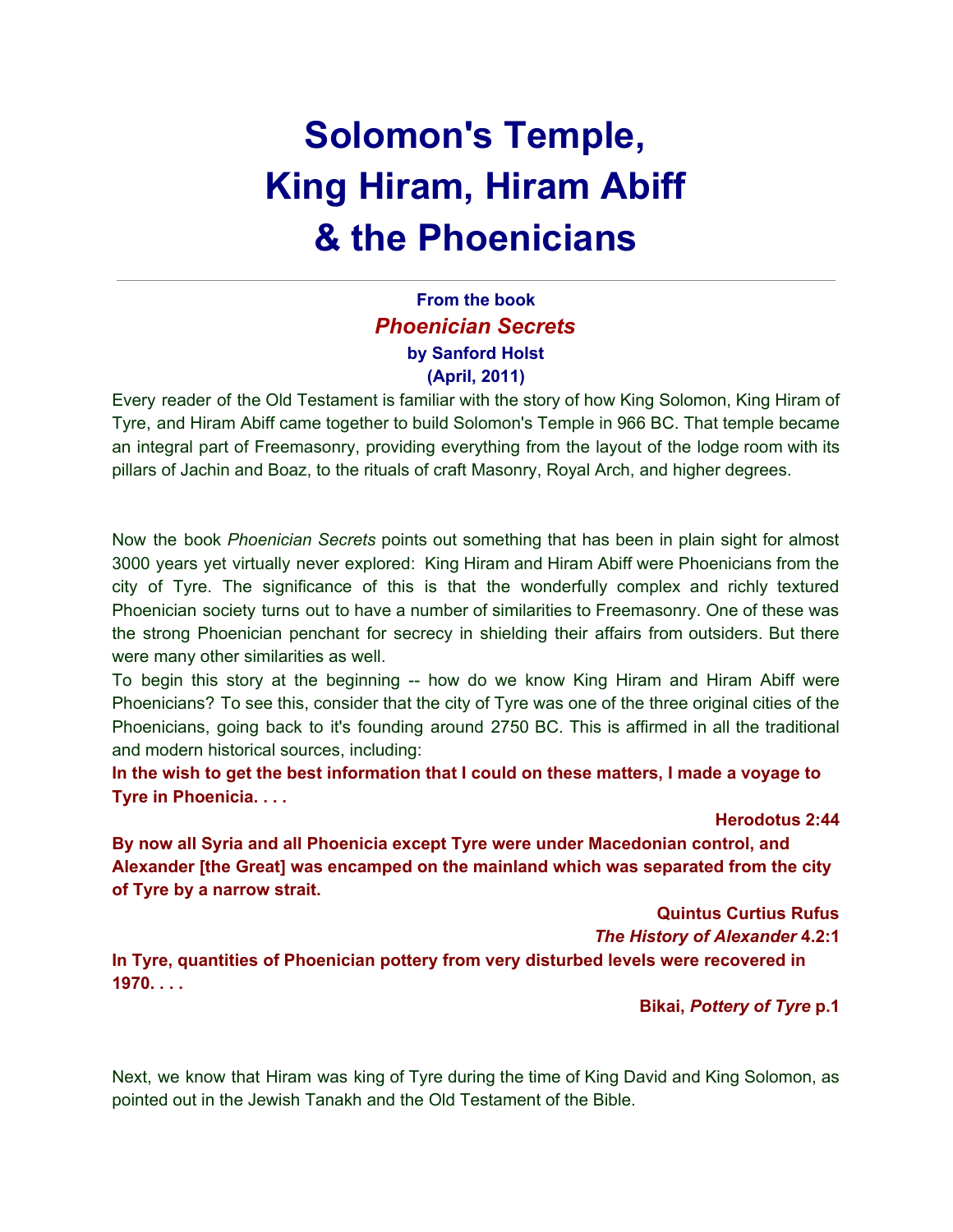**And Hiram king of Tyre sent his servants unto Solomon; for he had heard that they had anointed him king in the room of his father; for Hiram was ever a [great admirer] of David. And Solomon sent unto Hiram saying . . . "I purpose to build an house unto the name of the LORD my God . . . therefore command thou that they hew me cedar trees out of Lebanon. . . ."**

**1 Kings 5:1-6**

Since some people do not believe everything in the Bible is historical fact, it was reassuring to find a confirmation of Hiram's historical existence in the writings of Josephus. **Upon the death of Abibalus, his son Hirom took the kingdom. This king . . . joined the temple of Jupiter Olympius, which stood before in an island by itself, to the city, by raising a causeway between them. . . . They say further, that Solomon, when he was king of Jerusalem, sent problems to Hirom to be solved, and desired he would send others back for him to solve. . . .**

#### **Josephus,** *Contra Apionem* **1:17**

Which brings us to Hiram Abiff, the master builder, who was described to us this way. **And king Solomon sent and fetched Hiram out of Tyre. He was a widow's son of the tribe of Naphtali, and his father was a man of Tyre, a worker in brass; and he was filled with wisdom, and understanding, and cunning to work all works in brass. And he came to king Solomon, and wrought all his work.**

### **1 Kings 7:13-14**

Clearly we see that Hiram Abiff was from the Phoenician city of Tyre. Yet his mother was from the Hebrew tribe of Naphtali occupying what is now Northern Israel beside the Sea of Galilee. Through his mother, then, he could have claimed Jewish heritage. Since his father was from the Phoenician city of Tyre, that heritage was also his. For all we know, Hiram retained this "dual citizenship" for the rest of his life. But it is also clear that upon his father's death (his mother was a widow) Hiram decided to stay in Tyre rather than move to his mother's homeland near Galilee. Hiram was still living in that Phoenician city and practicing his father's building trade when.... **King Solomon sent and fetched Hiram out of Tyre.**

#### **1 Kings 7:13**

The many vivid stories of this long-lived Phoenician society are then explored in *Phoenician Secrets*, bringing out many practices which will be immediately familiar to every Mason. The rituals of Masonry are not disclosed in this book; it is hoped that every Mason already knows them. However all the details of the corresponding Phoenician society are fully disclosed.